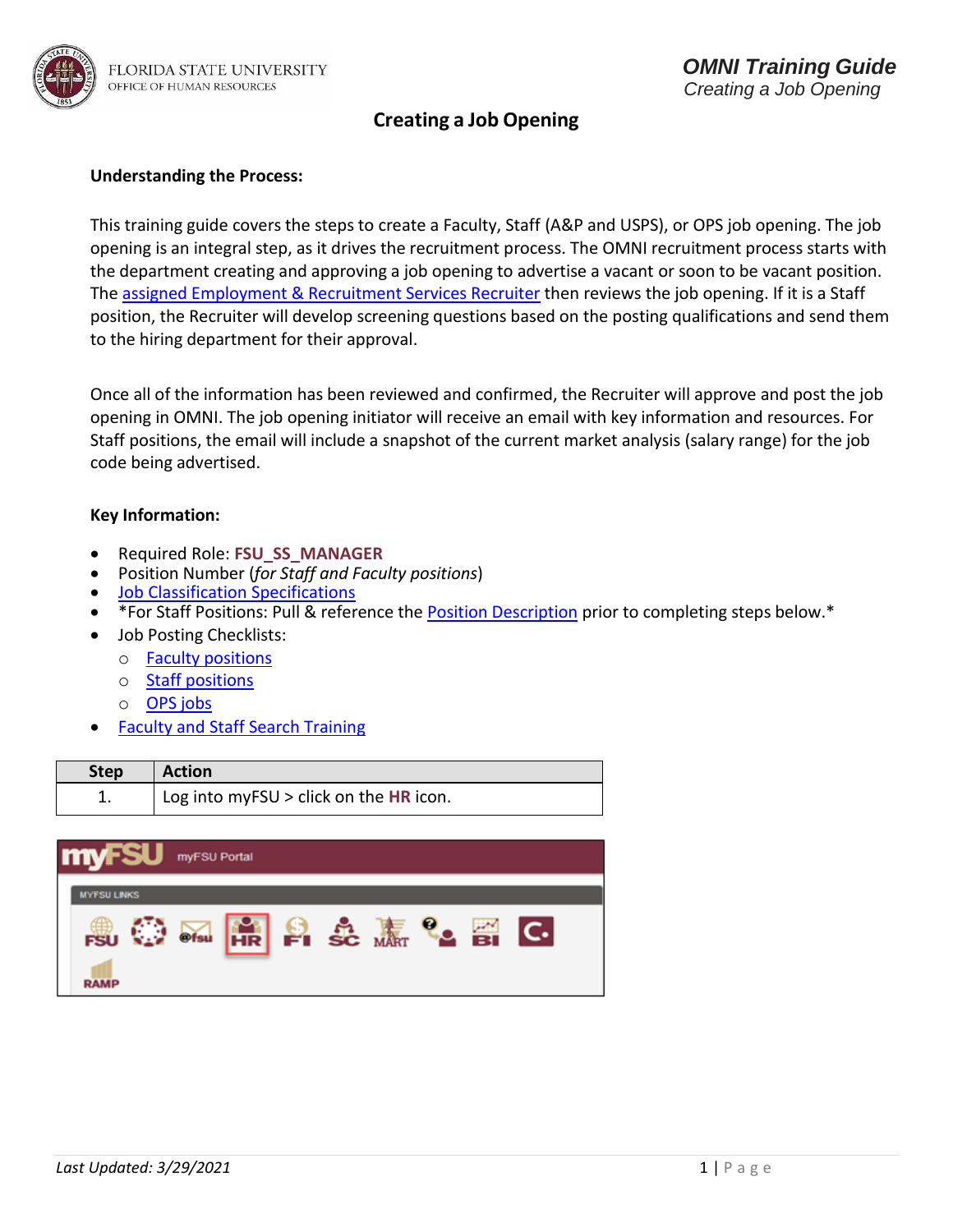| <b>Step</b> | <b>Action</b>                                                                 |
|-------------|-------------------------------------------------------------------------------|
| 2.          | From the Department Administration page or the Navigator > click Recruiting > |
|             | <b>Create Job Opening.</b>                                                    |



| Search Job Openings<br>n         | <b>Primary Job Opening Information</b> |                             |                          |             |
|----------------------------------|----------------------------------------|-----------------------------|--------------------------|-------------|
| <b>Pending Approvals</b><br>tin  | Recruiting Home                        |                             |                          |             |
| <b>Create Job Opening</b><br>iT. | <b>Job Details</b> 2                   |                             |                          |             |
| Add Express Appointment<br>in.   | <b>Job Opening Type</b>                | <b>Standard Requisition</b> |                          | $\check{ }$ |
| <b>Search Applicants</b><br>F    | *Business Unit                         | Q<br>FSU01                  | <b>FSU Business Unit</b> |             |
|                                  | *Job Family                            | Q                           |                          |             |
| <b>Search Applications</b>       | <b>Department</b>                      | Q                           |                          |             |
| <b>View References</b>           | <b>Position Number</b>                 | Q                           |                          |             |
| Modify a Person<br>Ħ             | <b>Job Code</b>                        | Q                           |                          |             |
|                                  | *Recruiting Location                   | Q                           |                          |             |
|                                  | *Job Posting Title                     |                             |                          |             |
|                                  |                                        |                             |                          |             |
|                                  |                                        |                             |                          | Continue    |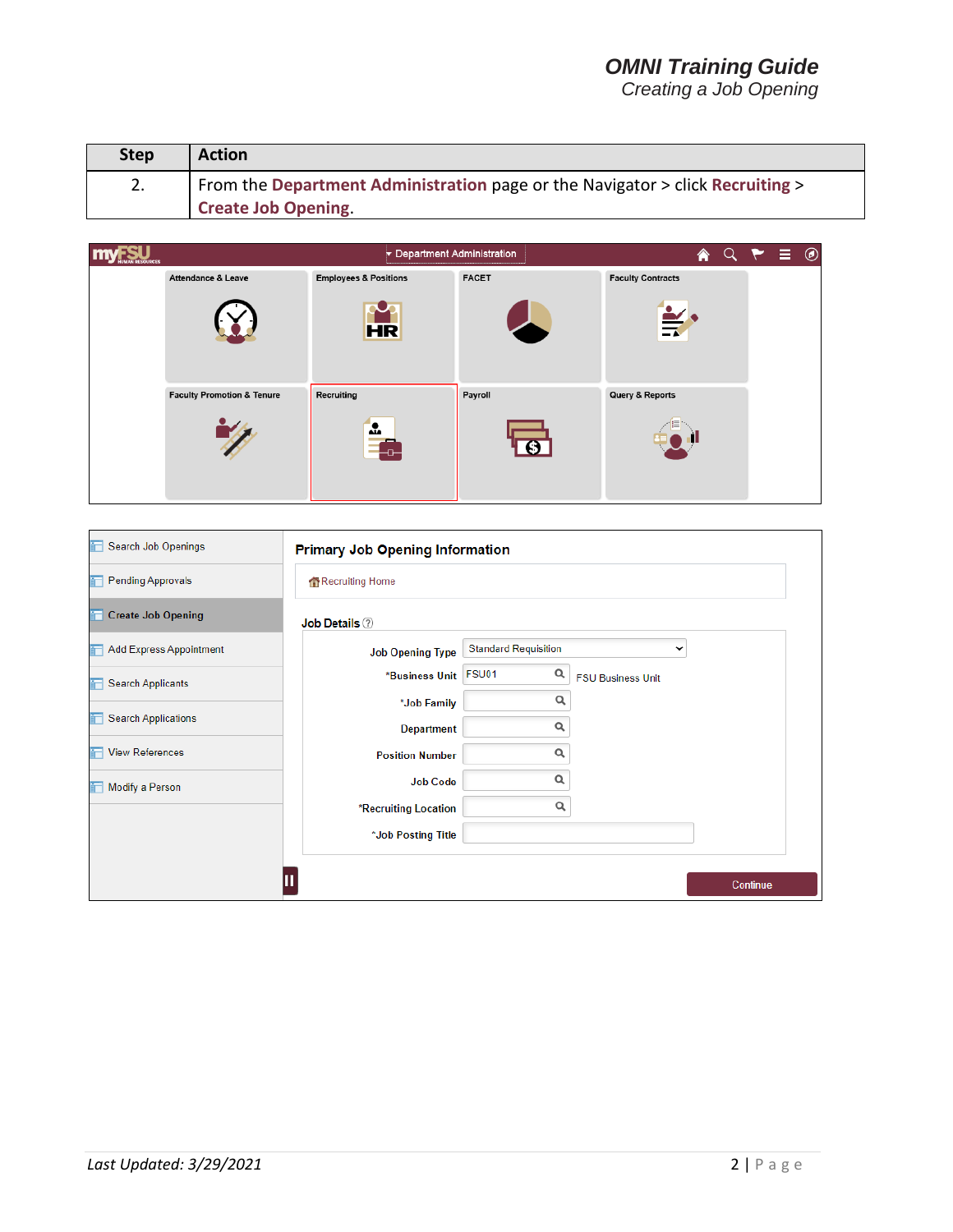| <b>Step</b> | <b>Action</b>                                                                                                                                                                      |
|-------------|------------------------------------------------------------------------------------------------------------------------------------------------------------------------------------|
| 3.          | Certain tasks have Embedded Help icons on the page, symbolized by a<br>circled question mark. Click on the icon for a description of the page.<br>Click the x to close the window. |

| Recruiting Home                       |                                                                                                                                                                                                                                                                                    |  |
|---------------------------------------|------------------------------------------------------------------------------------------------------------------------------------------------------------------------------------------------------------------------------------------------------------------------------------|--|
| Job Details ?                         |                                                                                                                                                                                                                                                                                    |  |
|                                       | Job Opening Type   Standard Requisition<br>v                                                                                                                                                                                                                                       |  |
| *Business Unit Felina                 |                                                                                                                                                                                                                                                                                    |  |
| *Job Fam                              | Help - Job Details                                                                                                                                                                                                                                                                 |  |
| Departme                              | <b>Entering Primary Job Opening Information</b>                                                                                                                                                                                                                                    |  |
| <b>Position Numb</b><br><b>Job Co</b> | Job Opening Type - Let this default to Standard Requisition.                                                                                                                                                                                                                       |  |
| *Recruiting Locati                    | Business Unit - Let this default to FSU01, FSU Business Unit.                                                                                                                                                                                                                      |  |
| *Job Posting Ti                       | Job Family - Choose the appropriate job family from the list below. If you are unsure of the job family,<br>reference the Position Description or the Job Classification Specifications for Staff; choose "Faculty"<br>for Faculty; and choose "OPS/Temporary Employment" for OPS. |  |
|                                       | Position number - For Staff and Faculty, ensure you have entered your position number preceded by<br>three zeros. Once you have entered the position number, you may press the Tab key on your keyboard<br>to populate the job code and posting title fields. For OPS leave blank. |  |
|                                       | Job Code - Choose the appropriate job code from the list for OPS. For Staff and Faculty, that<br>information will populate based on the position number entered.                                                                                                                   |  |
|                                       | Recruiting Location - Choose the recruiting location for your position from the list.                                                                                                                                                                                              |  |
|                                       | Job Posting title - You may want to type out the title instead of using abbreviations, or you may use an<br>approved working title. Note: all working titles must be approved HR-Compensation Services.                                                                            |  |

| <b>Step</b> | <b>Action</b>                                                                                                                                                                                                                                                  |
|-------------|----------------------------------------------------------------------------------------------------------------------------------------------------------------------------------------------------------------------------------------------------------------|
| 4.          | -For Faculty positions: select the "FAC" Job Family, enter the Position Number<br>(preceded by 3 zeros), and press Tab on your keyboard to populate the Department,<br>Job Code, and Job Posting Title fields.                                                 |
|             | -For Staff positions: reference the <b>Position Description</b> , select the appropriate Job<br>Family, enter the Position Number (preceded by 3 zeros), and press Tab on your<br>keyboard to populate the Department, Job Code, and Job Posting Title fields. |
|             | -For OPS: select the "OPS" Job Family, enter the Department number, select<br>the <b>Job Code</b> that most closely matches the duties of the job, and update the Job<br>Posting Title as needed and include "OPS".                                            |
|             | -For OPS Faculty: select the "OPSFAC" Job Family, enter the Department number,<br>select the appropriate OPS Faculty Job Code (reference Class Specs and use<br>correct modifier), and update the Job Posting Title as needed and include "OPS".               |
|             | Select the Recruiting Location from the list. Click Continue.                                                                                                                                                                                                  |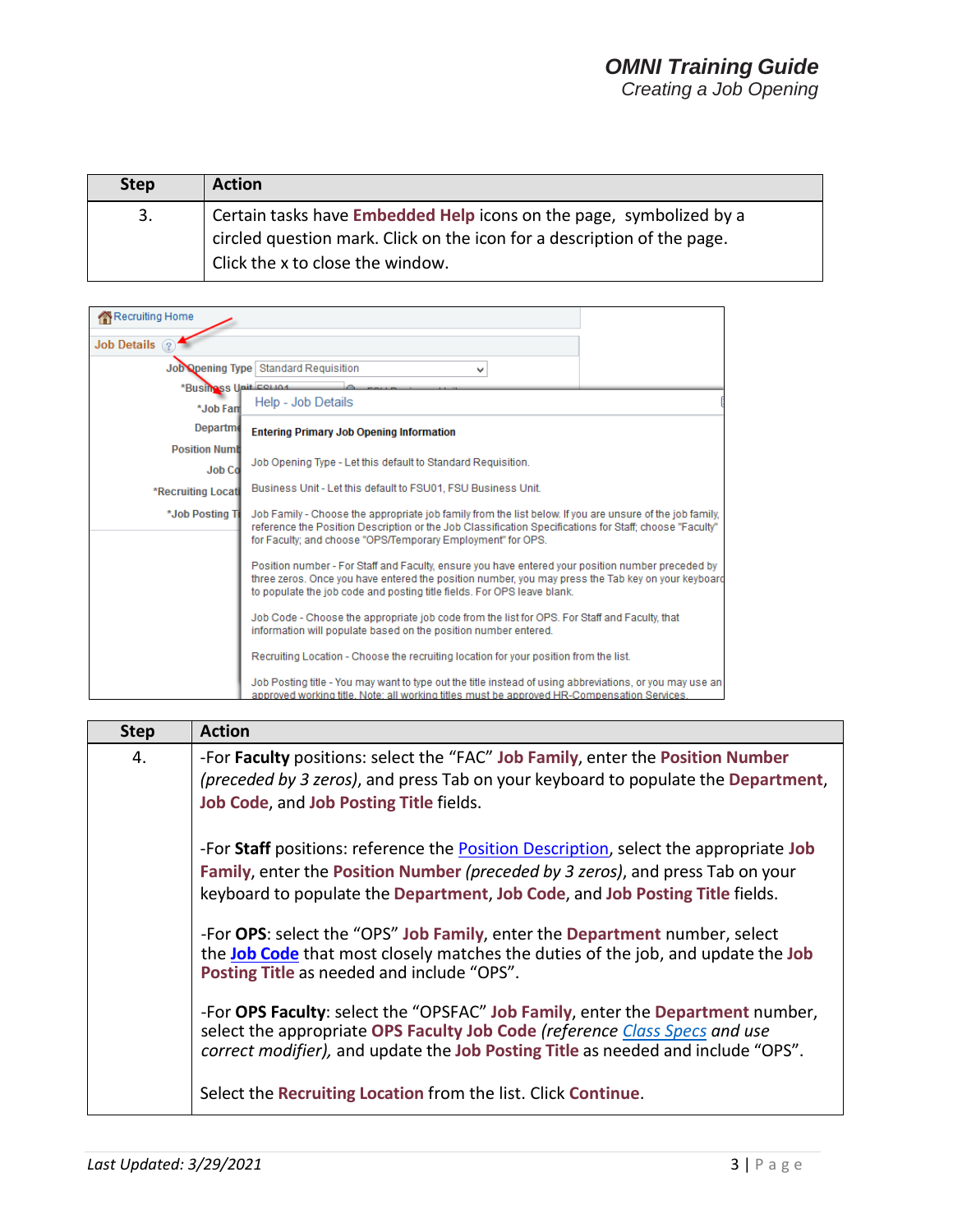#### *Example for Salaried Staff position:*

| <b>Primary Job Opening Information</b><br>Recruiting Home |                                         |                         |          |
|-----------------------------------------------------------|-----------------------------------------|-------------------------|----------|
| <b>Job Details</b> ?                                      |                                         |                         |          |
|                                                           | Job Opening Type   Standard Requisition |                         | v        |
| *Business Unit FSU01                                      |                                         | Q FSU Business Unit     |          |
| *Job Family ADMIN                                         |                                         | Administrative Services |          |
| Department 025000                                         |                                         | Resources               |          |
| Position Number 00081300                                  |                                         | Program Associate       |          |
| Job Code 4250                                             |                                         | Program Associate       |          |
| <b>*Recruiting Location</b>                               | 571                                     | Tallahassee, FL         |          |
| *Job Posting Title Program Associate                      |                                         |                         |          |
|                                                           |                                         |                         | Continue |

| <b>Step</b> | <b>Action</b>                                                                                                                                                                                                                                                                                                            |
|-------------|--------------------------------------------------------------------------------------------------------------------------------------------------------------------------------------------------------------------------------------------------------------------------------------------------------------------------|
| 5.          | Click the Job Information tab.                                                                                                                                                                                                                                                                                           |
|             | For Staff and Faculty positions: the fields on the Job Information page<br>automatically populate based on the position number.                                                                                                                                                                                          |
|             | If there is an incumbent in the position, it is helpful to indicate that in the<br><b>Employees Being Replaced section. Either type the employee's first &amp; last name</b><br>in the Employee ID field and press Tab on your keyboard, or click on the<br>magnifying glass icon to search for and select the employee. |
|             | For OPS (including OPS Faculty):                                                                                                                                                                                                                                                                                         |
|             | If creating an OPS job opening to recruit for multiple hires, adjust the<br>$\circ$<br><b>Target Openings and Available openings.</b>                                                                                                                                                                                    |
|             | Enter or use the magnifying glass icon to select the physical Location of the<br>$\circ$<br>job.                                                                                                                                                                                                                         |
|             | ○ Specify the Schedule Type (Full-Time or Part-Time). (List details regarding<br>the specific shift when you reach the <b>Postings</b> tab.)                                                                                                                                                                             |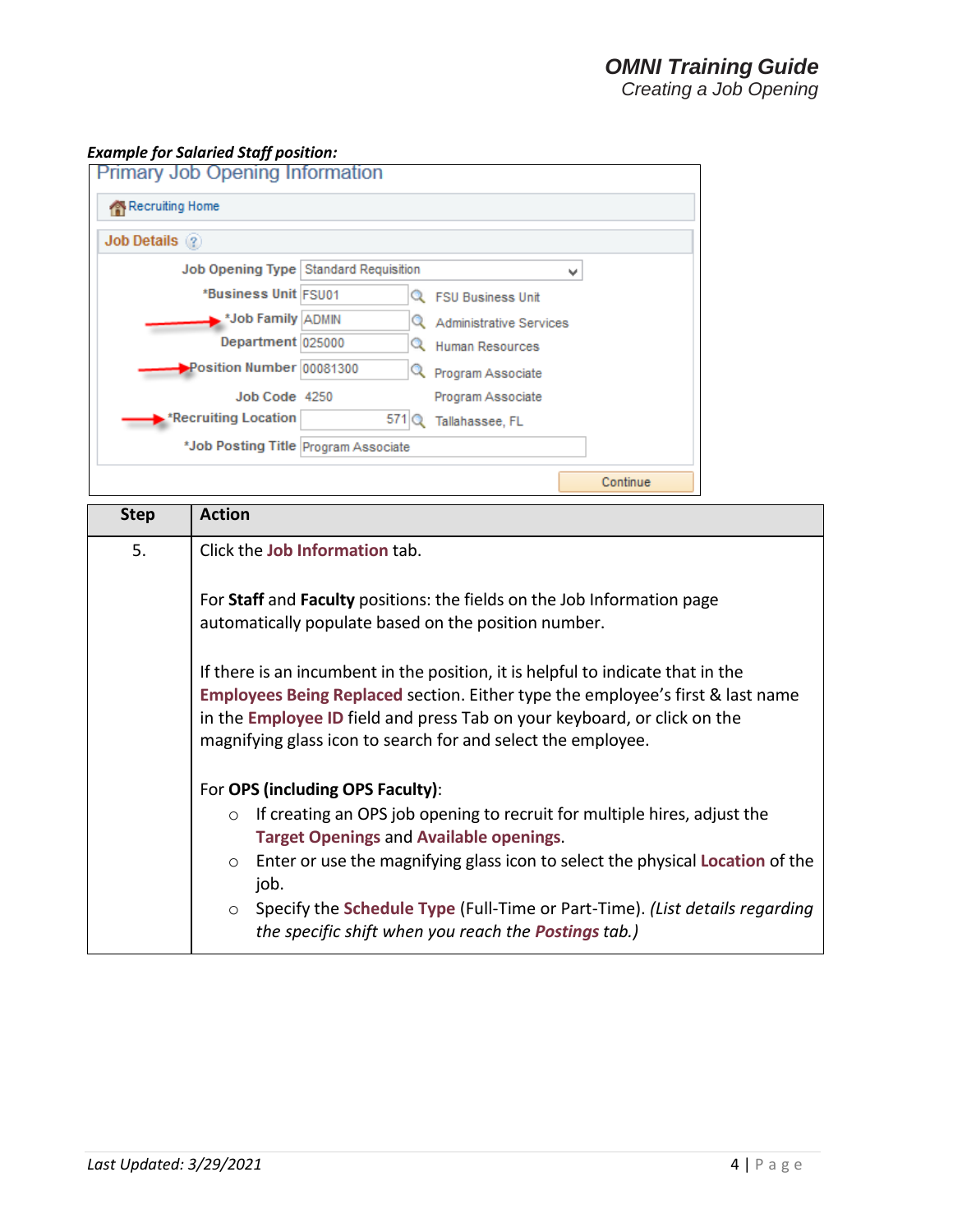### *OMNI Training Guide Creating a Job Opening*

| Opening Information ®                           |                                       |                            |                               |   |
|-------------------------------------------------|---------------------------------------|----------------------------|-------------------------------|---|
|                                                 |                                       |                            |                               |   |
| *Template ID                                    | 1017 Q                                | USPS/A&P One Page Template |                               |   |
|                                                 | Job Opening Type Standard Requisition |                            |                               |   |
| <b>Created By</b>                               | Q                                     |                            |                               |   |
|                                                 | Ē.<br>Created 07/13/2020              |                            |                               |   |
|                                                 |                                       |                            |                               |   |
| *Openings to Fill                               | <b>Limited Number of Openings</b>     | ╰                          |                               |   |
| <b>Target Openings</b>                          | 1                                     |                            |                               |   |
| <b>Available Openings</b>                       | Ŧ                                     |                            |                               |   |
| Establishment ID                                | Q<br>00001                            | <b>FSU Main Campus</b>     |                               |   |
| <b>Business Unit</b>                            | FSU01                                 | <b>FSU Business Unit</b>   |                               |   |
| <b>Position Number</b>                          | 00081300                              |                            |                               |   |
| Company                                         | FSU                                   | Program Associate          |                               |   |
|                                                 |                                       | Florida State University   |                               |   |
| Job Code 4250                                   |                                       | Program Associate          |                               |   |
| Department 025000                               |                                       | Human Resources            |                               |   |
| Status Code 005 Draft                           |                                       |                            |                               |   |
| <b>Status Reason</b>                            |                                       | ╰                          |                               |   |
| *8tatus Date 07/13/2020                         | 苗                                     |                            |                               |   |
|                                                 | Ë                                     |                            |                               |   |
| <b>Decired Start Date</b>                       |                                       |                            |                               |   |
| <b>Enoumbrance Date</b>                         |                                       | v                          |                               |   |
| Projected FIII Date                             | Ē                                     |                            |                               |   |
| <b>Date Authorized</b>                          | ËÎ                                    |                            |                               |   |
| Referral Program ID                             |                                       |                            |                               |   |
| <b>Reoruitment Contact</b>                      |                                       |                            |                               |   |
| Locations <sup>7</sup>                          |                                       |                            |                               |   |
| *Location<br><b>Location Description</b>        |                                       |                            | <b>Primary Location</b>       |   |
| 0223A6200<br>Q<br>UNIVERSITY CENTER - BLDGA6200 |                                       |                            | V                             | û |
|                                                 |                                       |                            |                               |   |
| <b>Add Location</b>                             |                                       |                            |                               |   |
| Additional Job Specifications 3                 |                                       |                            | Q I                           |   |
| Staffing Information ®                          |                                       |                            |                               |   |
| Region                                          | <b>USA</b>                            | Q                          |                               |   |
| <b>Schedule Type</b>                            | Full-Time                             |                            |                               |   |
| Regular/Temporary                               | Regular                               |                            |                               |   |
|                                                 |                                       | 苗                          |                               |   |
| <b>Begin Date</b>                               |                                       |                            |                               |   |
| <b>End Date</b>                                 |                                       | Ë.                         |                               |   |
| shift                                           | Not Applicable                        | v                          |                               |   |
| Hourt                                           | 40.00                                 |                            |                               |   |
| Work Period                                     | <b>WKLY 52.2</b>                      | v                          |                               |   |
|                                                 |                                       |                            |                               |   |
| Salary Information ®                            |                                       |                            |                               |   |
| <b>Salary Admin Plan</b>                        | 023                                   | Q                          | Univ Support Personnel System |   |
| From Grade                                      | 004                                   | a                          | USPS Band 4                   |   |
|                                                 |                                       | Q                          |                               |   |
| From Step                                       |                                       |                            |                               |   |
|                                                 |                                       |                            |                               |   |
| To Grade<br>To Step                             |                                       | Q<br>Q                     |                               |   |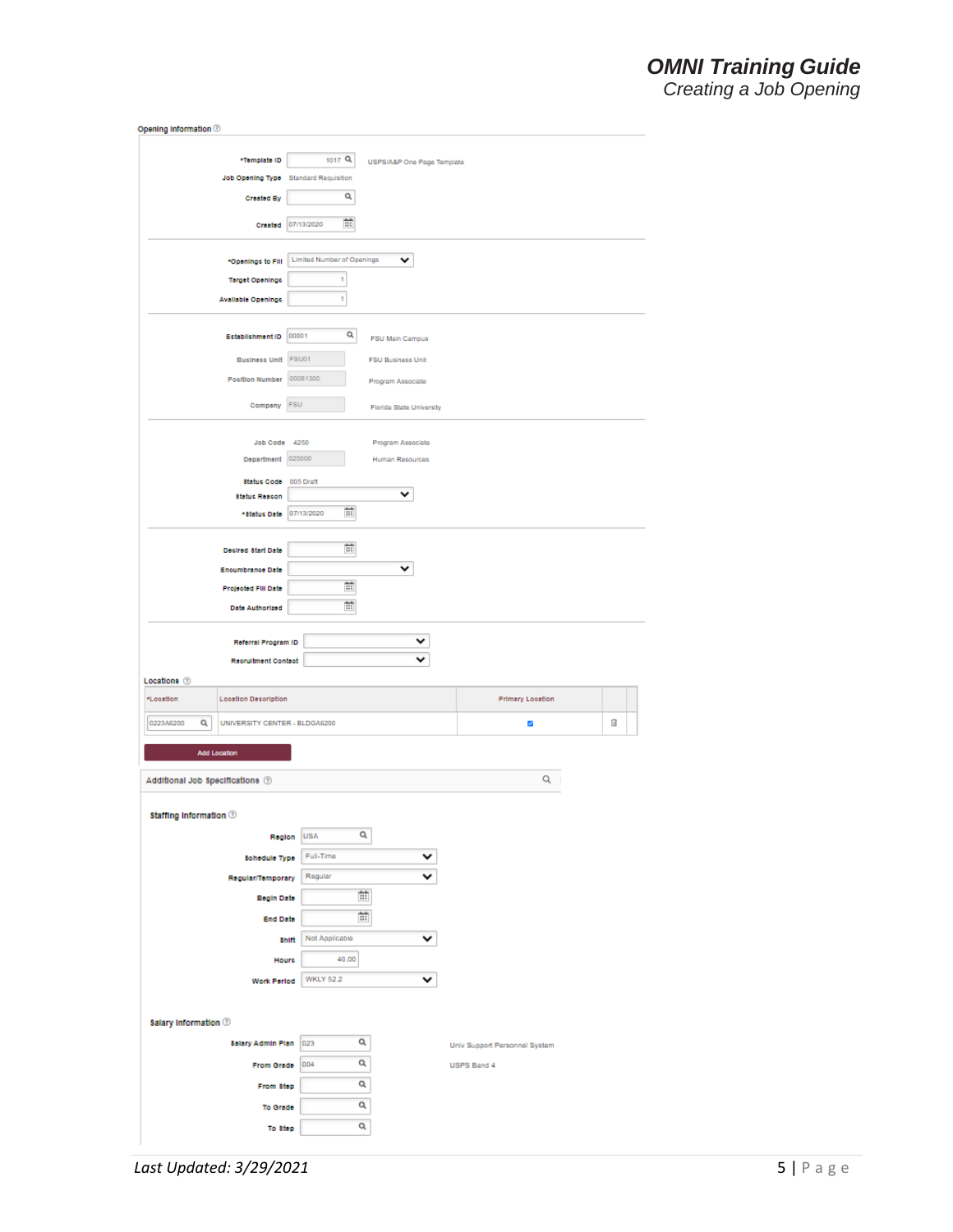| <b>Step</b> | <b>Action</b>                                                                                                                                                                                                                                                                                                                                                                                               |
|-------------|-------------------------------------------------------------------------------------------------------------------------------------------------------------------------------------------------------------------------------------------------------------------------------------------------------------------------------------------------------------------------------------------------------------|
| 6.          | Click the Min Qualifications tab.                                                                                                                                                                                                                                                                                                                                                                           |
|             | -For Faculty and OPS positions: skip this tab.                                                                                                                                                                                                                                                                                                                                                              |
|             | -For Staff positions: refer to the Position Description to determine the minimum<br>education and experience needed for the position. Under the Highest Education Level<br>and Years of Work Experience fields, select the minimum education level and enter the<br>corresponding years of experience. Click the Add Work Experience and Education<br>button to list out each equivalent above the minimum. |
|             | For example, if the position requires a high school diploma/equivalent and four years of<br>experience, enter that on the first row. Then, enter rows for each of the following:<br>Associate Degree and two years, Bachelors Level Degree, Masters Level Degree,<br>Doctorate (Academic), and Doctorate (Professional).                                                                                    |
|             | Note: this information does not carry over to the posting page and is not displayed<br>to applicants; this is for behind the scenes HR screening purposes only.                                                                                                                                                                                                                                             |

| <b>Min Qualifications</b><br><b>Background Check Questionnaire</b><br>Job Information<br>Accomplishments | Postings     | Screening                                 | <b>Hiring Team</b> |
|----------------------------------------------------------------------------------------------------------|--------------|-------------------------------------------|--------------------|
| Additional Job Specifications (2)                                                                        |              |                                           | Find   View All    |
| <b>Work Experience &amp; Education</b> (?)                                                               |              |                                           |                    |
| *Highest Education Level                                                                                 |              | <b>Years of Work</b><br><b>Experience</b> |                    |
| C-HS Graduate or Equivalent                                                                              | $\checkmark$ | 4                                         | 白                  |
| Add Work Experience and Education                                                                        |              |                                           |                    |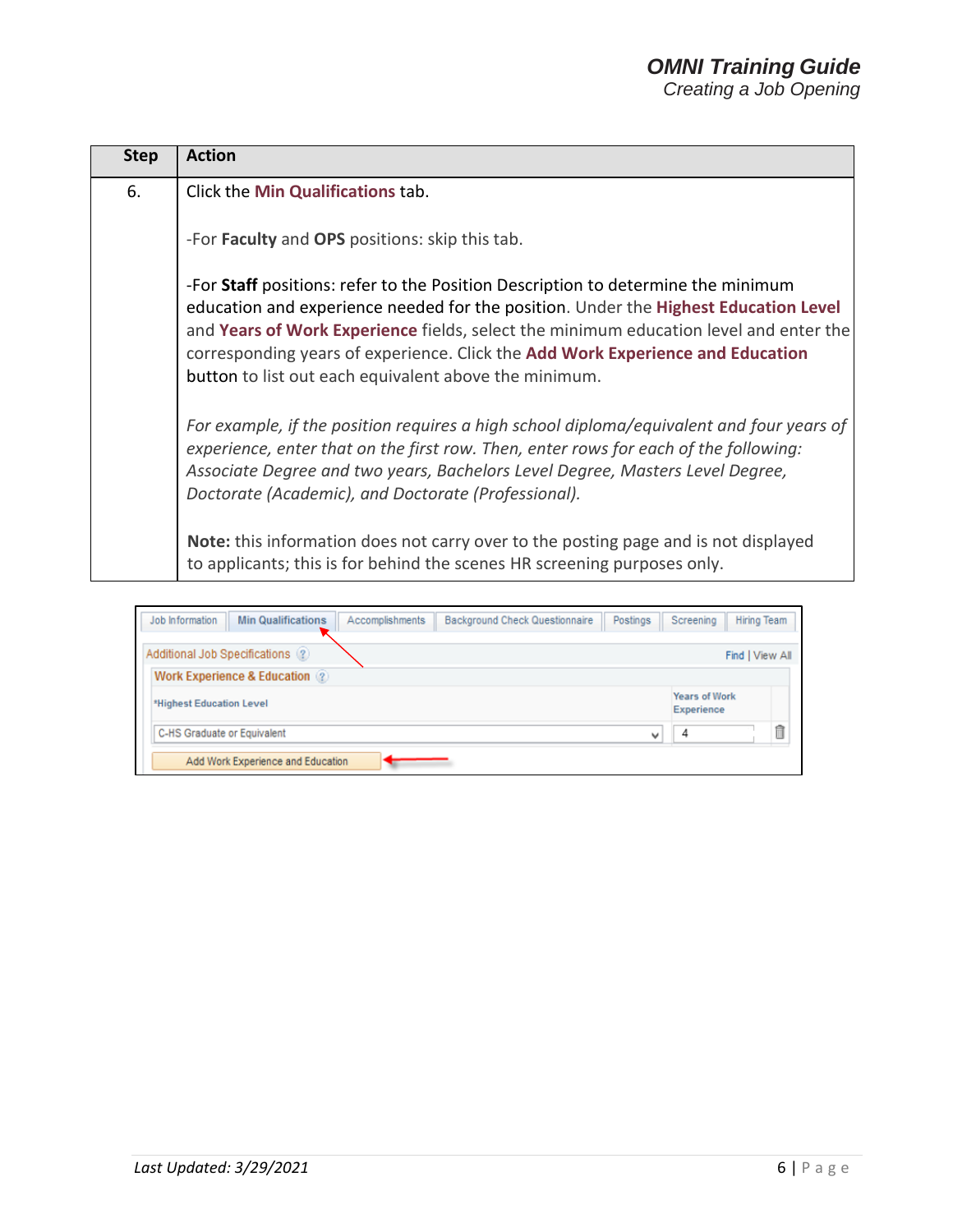### *OMNI Training Guide Creating a Job Opening*

**Step Action** 7. Click the **Background Check Questionnaire** tab. Answer each question; No or Yes. Obtain these answers from the hiring supervisor prior to entering them. Once questions are answered, the background level will generate at the bottom of questionnaire. The background check level will be reviewed by Human Resources Background Check Staff prior to approving the job opening.

| Additional Job Specifications (2)                                                                                                                                                                                                                                                                                | Find   View All |
|------------------------------------------------------------------------------------------------------------------------------------------------------------------------------------------------------------------------------------------------------------------------------------------------------------------|-----------------|
| Part 1. Outside documents to replace/satisfy FSU BGC:                                                                                                                                                                                                                                                            |                 |
| 1 Is this job/role located in the FSU Childcare Center?                                                                                                                                                                                                                                                          | <b>NO</b><br>v  |
| Does this job/role require a specific background check to be performed for<br>2 which approved external agencies complete screenings? (e.g., DRS)<br>positions, positions in the K-12 school system, etc.)                                                                                                       | <b>NO</b><br>v  |
| If the hiring department for this job/role has been granted approval by the<br>3 Office of Human Resources to perform a specific background check for all<br>employees, select the appropriate level. If not applicable, select "NO."                                                                            | <b>NO</b><br>v  |
| Will this person be working or volunteering with a University Sponsored<br>Summer Camp held between May and September?                                                                                                                                                                                           | <b>NO</b><br>v  |
| Part 2. Level 2 Background Check Required Duties:                                                                                                                                                                                                                                                                |                 |
| Will this person be providing care, treatment, education, training, instruction,<br>1 supervision, or recreation to vulnerable populations such as minors, the<br>elderly, or those with disabilities?                                                                                                           | <b>NO</b><br>v  |
| <sub>2</sub> Is the position classified as Vice President level or above by job<br>code/administrative code?                                                                                                                                                                                                     | <b>NO</b><br>v  |
| Is the position with the FSU Public Safety or Panama City Campus Public<br>Safety? If yes, submit a copy of the fingerprint report obtained by FSUPD;<br>HR will conduct the Standard portion of the Criminal History Background<br>Check                                                                        | <b>NO</b><br>v  |
| $_4$ Is fingerprinting a requirement by granting agencies for grants and<br>contracts?                                                                                                                                                                                                                           | <b>NO</b><br>v  |
| Will this person be working or volunteering with regulated materials<br>regardless of quantity [DHS Chemicals of Interest, DEA controlled<br>5 substances, NRC Radioactive Material), or is the position located in a facility<br>covered by a DOT Security Plan, or has unescorted access to said<br>materials? | <b>NO</b><br>v  |
| Part 3:                                                                                                                                                                                                                                                                                                          |                 |
| Will this candidate/position be required to drive a University-owned motor<br>1 vehicle (including golf carts and other utility vehicles) as part of their regular<br>duties? See University Policy OP-C-7-G8 for driver's license check<br>requirements.                                                        | <b>NO</b><br>v  |
| 2 By selecting "Yes," I confirm that the above duties have been reviewed by<br>the position supervisor and are accurate.                                                                                                                                                                                         | YES<br>v        |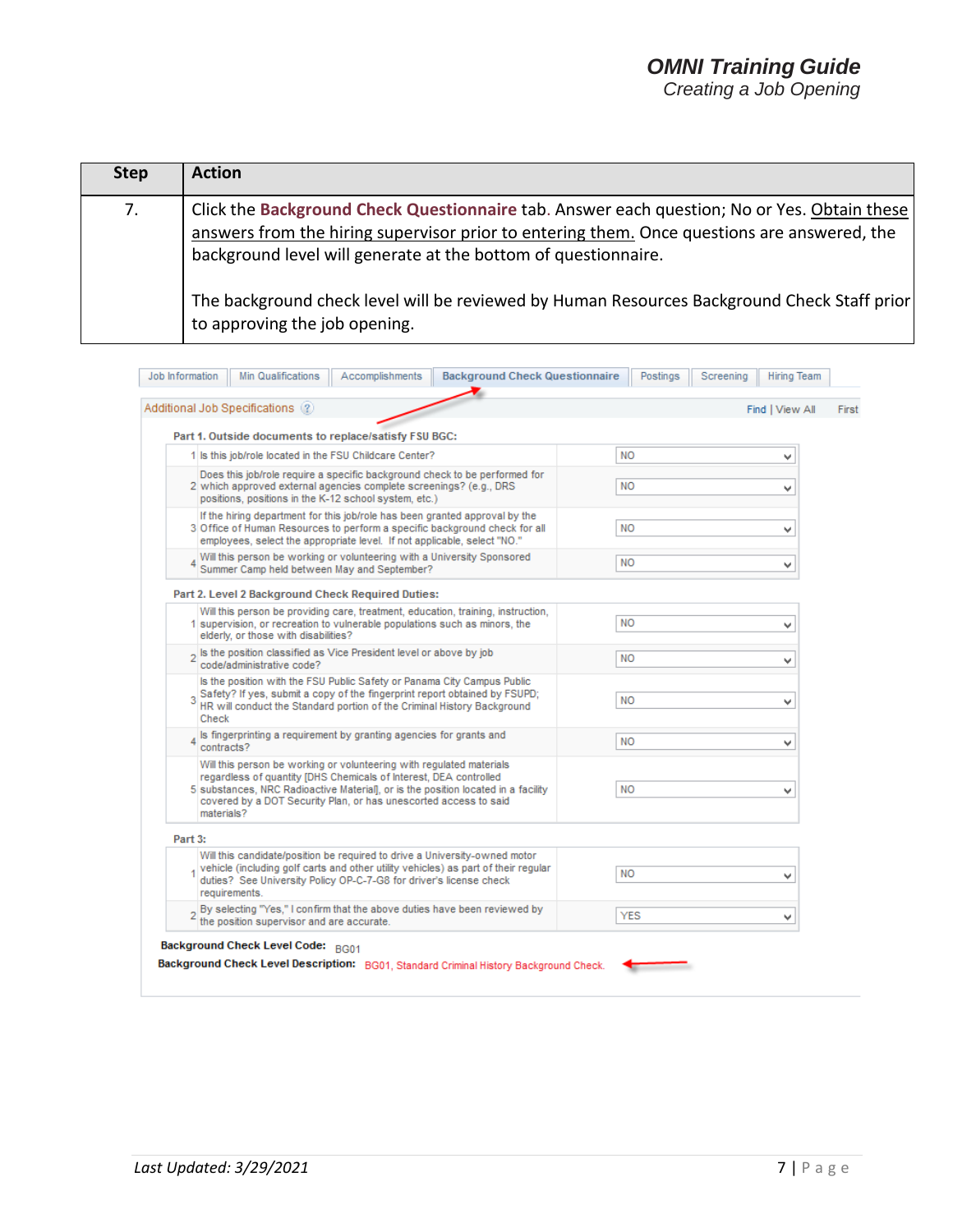| <b>Step</b> | <b>Action</b>                                                                                                          |
|-------------|------------------------------------------------------------------------------------------------------------------------|
| 8.          | Skip the Accomplishments tab.<br>Click on the Posting tab. To start the posting, click Add Job Posting (only click Add |
|             | Job Posting once).                                                                                                     |

| <b>Min Qualifications</b><br>Accomplishments<br><b>Background Check Questionnaire</b><br>Job Information | <b>Postings</b> | Screening | Hiring Team |
|----------------------------------------------------------------------------------------------------------|-----------------|-----------|-------------|
| <b>Job Postings</b>                                                                                      |                 |           |             |
| No job postings exist for this job opening.                                                              |                 |           |             |
| Add Job Posting                                                                                          |                 |           |             |
| $\overline{\phantom{a}}$                                                                                 |                 |           |             |
| Save as Draft<br>Save and Submit<br>Recruiting Home   <b>EXAMPLE IN</b> Notification   Start Over        |                 |           |             |

| <b>Step</b> | <b>Action</b>                                                                                                                                                                                                                                                                                                                                     |
|-------------|---------------------------------------------------------------------------------------------------------------------------------------------------------------------------------------------------------------------------------------------------------------------------------------------------------------------------------------------------|
| 9.          | The Posting Title automatically generates. Changes (e.g., spelling out a title the<br>system has abbreviated, including the department name following the title, including<br>the shift, indicating if OPS, etc.) can be made if needed.<br>Note: Working titles for Staff positions must be approved by HR-Compensation prior<br>to advertising. |

| <b>Posting Information</b>          |                                                             |  |
|-------------------------------------|-------------------------------------------------------------|--|
| $\vert$ Job Postings $\circledcirc$ |                                                             |  |
|                                     | *Posting Title Program Associate, Office of Human Resources |  |

| <b>Step</b> | <b>Action</b>                                                                                                                                                                                                                                                                                                                                                                                                                                                                          |
|-------------|----------------------------------------------------------------------------------------------------------------------------------------------------------------------------------------------------------------------------------------------------------------------------------------------------------------------------------------------------------------------------------------------------------------------------------------------------------------------------------------|
| 10.         | Reference the respective Job Posting Checklist linked in the "Key Information" section<br>above for a list of required and optional posting descriptions for Faculty, Staff, and<br>OPS job openings. For Staff positions, also reference the Position Description.<br>On the Posting Information page, each category will need its own posting description<br>box. The posting descriptions can be entered in any order, as they will default to a<br>standardized order once posted. |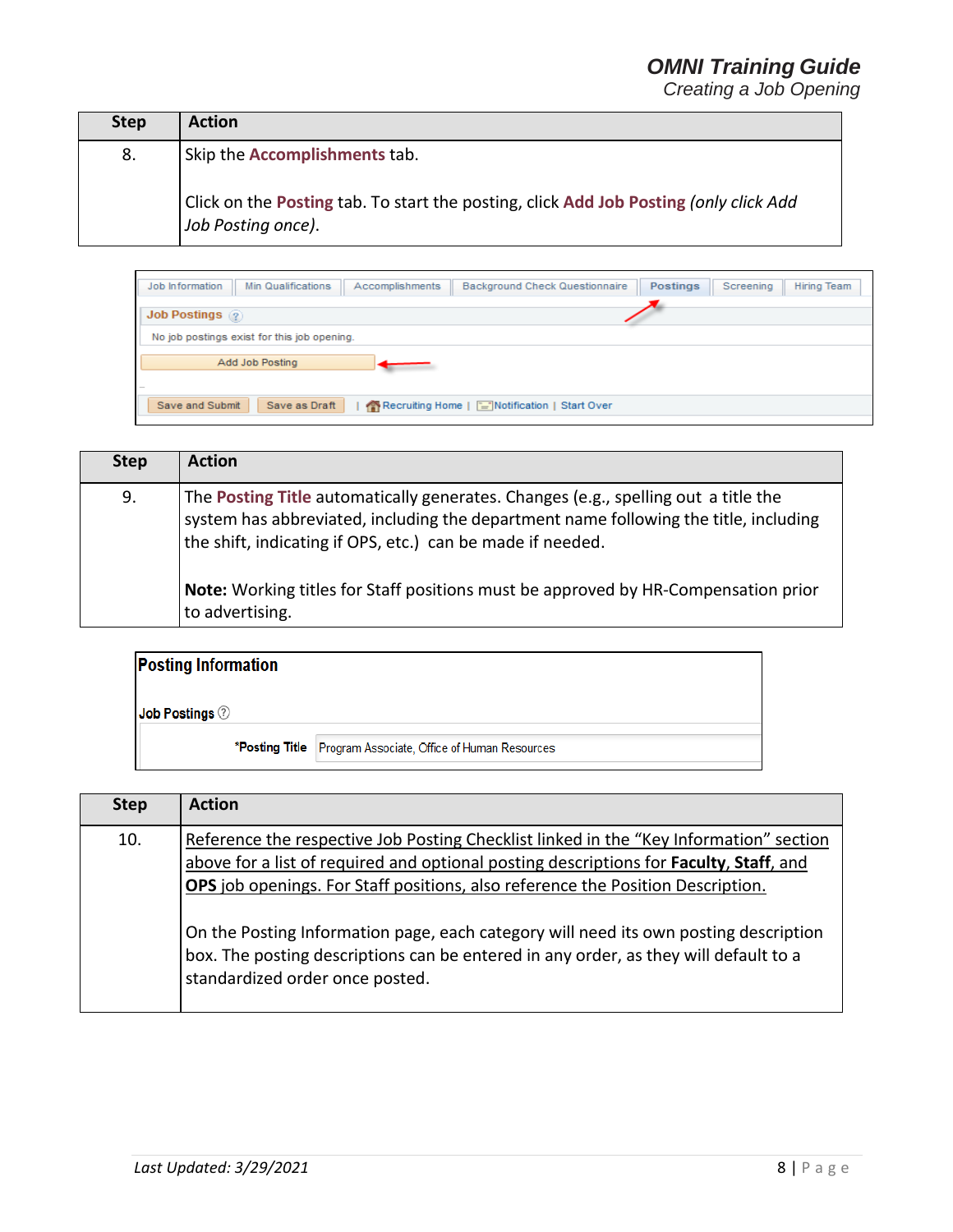| <b>Step</b> |                                                                                                                                                                                                                                                                                                                                                                                                                                                                                                                                                                                                                                                                                                                                                                                                                                                      |
|-------------|------------------------------------------------------------------------------------------------------------------------------------------------------------------------------------------------------------------------------------------------------------------------------------------------------------------------------------------------------------------------------------------------------------------------------------------------------------------------------------------------------------------------------------------------------------------------------------------------------------------------------------------------------------------------------------------------------------------------------------------------------------------------------------------------------------------------------------------------------|
| 11.         | <b>Action</b><br>Click Add Posting Description. Select the Description Type from the drop-down menu.<br>Click the Visibility drop-down menu and choose Internal and External. Type the<br>corresponding information in the text box or select the Template, as applicable.<br>As outlined on the job posting checklists, certain description types have a<br>Template linked to them that will populate standard language when selected<br>(e.g., Criminal Background Check, Equal Employment Opportunity, Veterans'<br>Preference, How to Apply, etc.). Although a department can add requirements for<br>certain documents to the "How to Apply" statement, do not alter the other<br>template statements without first consulting with your assigned recruiter.<br>Above each posting description box, there is a text editor feature that can be |
|             | used to format the descriptions. To ensure consistency, there are posting editor<br>guidelines. They are as follows:<br>Job postings should not contain inserted lines, tables, or pictures.<br>The hyperlink feature should be used to embed URLs within the text. (The<br>$\bullet$<br>standard statements already have the URLs embedded.)<br>Font & font size should remain set to default.<br>Bold, Italics, and Underline can be used within reason.<br>Paragraphs should remain defaulted to align left.<br>Bullets and numbering can be used within reason, with bullets being preferred<br>over numbering for items in a list.<br>Text and background colors should remain set to automatic.                                                                                                                                                |

|                                                              | Job Descriptions 2                                                                                                                                                                           |                                                                       |                 | $\mathbb{R}$ | 1 of 18 |
|--------------------------------------------------------------|----------------------------------------------------------------------------------------------------------------------------------------------------------------------------------------------|-----------------------------------------------------------------------|-----------------|--------------|---------|
|                                                              | Department<br><i><b>*Description Type</b></i><br>*Visibility<br>Internal and External                                                                                                        | $\vee$<br>$\vee$                                                      | <b>Template</b> |              | $\vee$  |
| $\frac{\pi}{2} \frac{N}{2}$<br>$\mathbb{Q}$<br>E<br>$\equiv$ | $  \times 1 \text{ in } \mathbb{R} \rightarrow  \mathcal{Q}  \Leftrightarrow  \mathcal{Q}  \equiv \mathbf{m} \boxtimes \mathbf{e} \ll \Omega$<br>面<br><b>ににまま▲ △</b><br>$\equiv$<br>$\equiv$ | B I U S<br>$\bullet$ Size $\bullet$<br>Normal<br>Font<br>$\mathbf{v}$ | $\circ$         | <b>KA</b>    |         |
|                                                              |                                                                                                                                                                                              |                                                                       |                 |              |         |
|                                                              |                                                                                                                                                                                              |                                                                       |                 |              |         |
|                                                              |                                                                                                                                                                                              |                                                                       |                 |              |         |
|                                                              | <b>Add Posting Description</b>                                                                                                                                                               | <b>Delete Posting Description</b>                                     |                 |              |         |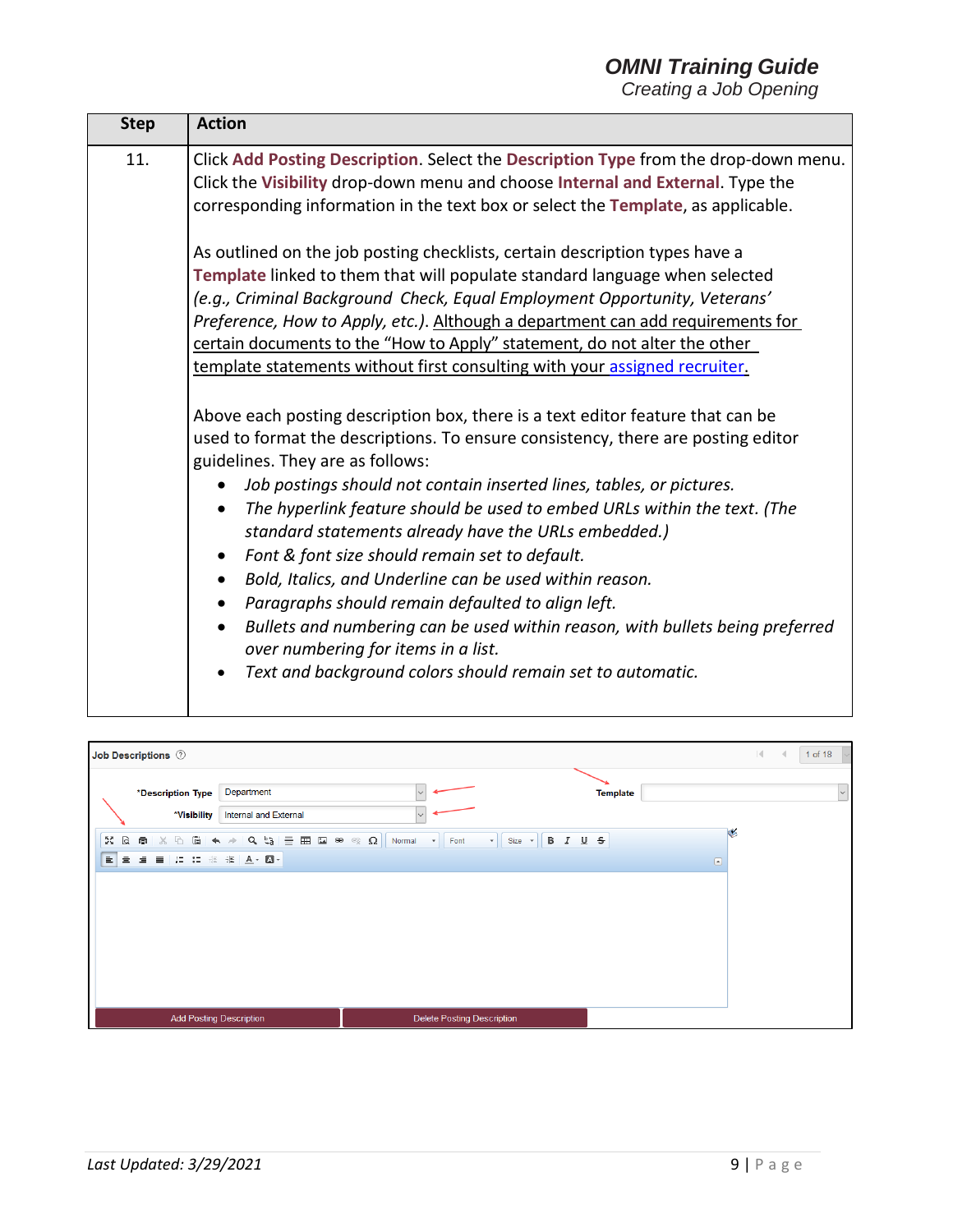| Department<br>*Description Type                                                                                                                                                                                                                                                                                                                                                                                                                                                                                                                                                                                 | $\checkmark$<br>$\checkmark$                                                                                 | $\backsim$<br><b>Template</b>                                               |
|-----------------------------------------------------------------------------------------------------------------------------------------------------------------------------------------------------------------------------------------------------------------------------------------------------------------------------------------------------------------------------------------------------------------------------------------------------------------------------------------------------------------------------------------------------------------------------------------------------------------|--------------------------------------------------------------------------------------------------------------|-----------------------------------------------------------------------------|
| Internal and External<br>*Visibility<br>個<br>$\bar{\mathbb{P}}$<br>$Q_{b1}$<br>$\equiv$ $\boxplus$ $\cong$<br>РÃ<br>$\alpha$<br>$\frac{1}{26}$<br>向<br>$\leftarrow$<br>$\rightarrow$<br>$A - A$<br>10 10 11<br>重量量<br>$\equiv$<br>Office of Human Resources<br>Each time "Add<br>Posting Description"<br>is clicked, another<br>posting description<br>box will appear.                                                                                                                                                                                                                                         | $\Omega$<br>Format<br>$^\circ$<br>Size *<br>$\mathcal{O}_{X}^{\infty}$<br>Font<br>$\scriptstyle\star$        | K<br>B I U <del>S</del><br>$\textcolor{blue}{\textcolor{blue}{\mathbf{C}}}$ |
| <b>Add Posting Description</b>                                                                                                                                                                                                                                                                                                                                                                                                                                                                                                                                                                                  | <b>Delete Posting Description</b>                                                                            |                                                                             |
| *Description Type                                                                                                                                                                                                                                                                                                                                                                                                                                                                                                                                                                                               | $\ddot{\phantom{0}}$                                                                                         | $\sim$<br><b>Template</b>                                                   |
| *Visible<br>$Q_{b}^{t}$<br>$\equiv \begin{array}{ccccccccccccccccc} \mathbf{a} & \mathbf{b} & \mathbf{c} & \mathbf{c} & \mathbf{c} & \mathbf{c} & \mathbf{c} & \mathbf{c} & \mathbf{c} & \mathbf{c} & \mathbf{c} & \mathbf{c} & \mathbf{c} & \mathbf{c} & \mathbf{c} & \mathbf{c} & \mathbf{c} & \mathbf{c} & \mathbf{c} & \mathbf{c} & \mathbf{c} & \mathbf{c} & \mathbf{c} & \mathbf{c} & \mathbf{c} & \mathbf{c} & \mathbf{c} & \mathbf{c} & \mathbf{c} & \mathbf{$<br>ħ<br>圃<br><b>RA</b><br>$\alpha$<br>商<br>$\chi$<br>$\equiv$<br>這這準据<br>$A - \Box$<br>三 三<br>$\equiv$<br><b>Add Posting Description</b> | $\checkmark$<br>Normal<br>$\;$<br>Size *<br>Font<br>$\scriptstyle\star$<br><b>Delete Posting Description</b> | Ō.<br>B I U S<br>$\textcolor{blue}{\textcolor{blue}{\textbf{c}}}$           |

| <b>Step 11.</b> | As it relates to the Responsibilities posting description:                                                                                                                          |  |  |
|-----------------|-------------------------------------------------------------------------------------------------------------------------------------------------------------------------------------|--|--|
| Continued       | -For Faculty positions: consult the Department Chair.                                                                                                                               |  |  |
|                 | -For OPS openings: consult the hiring manager.                                                                                                                                      |  |  |
|                 | -For Staff positions: the responsibilities are found on the position description and outline<br>the functions of the position. These can be copied and pasted into the job posting. |  |  |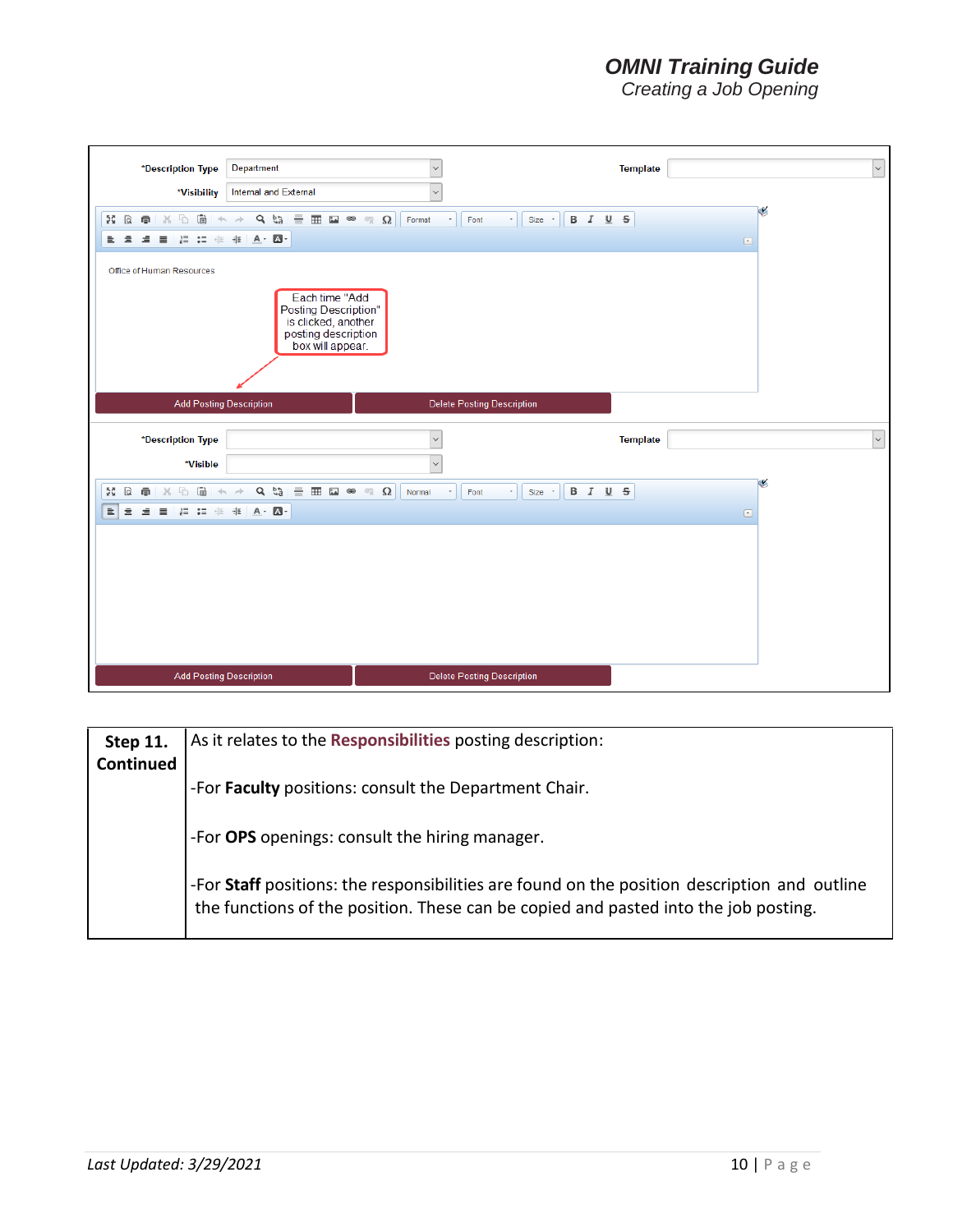| <b>Step 11.</b><br>Continued | As it relates to the Qualifications posting description:                                                                                                                                                                                                                                                                                                                                                                                          |  |  |
|------------------------------|---------------------------------------------------------------------------------------------------------------------------------------------------------------------------------------------------------------------------------------------------------------------------------------------------------------------------------------------------------------------------------------------------------------------------------------------------|--|--|
|                              | -For Faculty positions: consult the Job Class Specifications and the Department<br>Chair/hiring authority for the education, experience, and any certification/licensure<br>required.                                                                                                                                                                                                                                                             |  |  |
|                              | -For OPS: consult the hiring manager for the education and experience/skills needed.                                                                                                                                                                                                                                                                                                                                                              |  |  |
|                              | -For Staff positions: when formulating the Qualifications, the hiring manager should<br>refer to the Responsibilities that are outlined in the PD to determine what baseline<br>education, experience, skills, physical abilities (if applicable), and licensure/certification<br>(if applicable) the successful candidate needs to possess on the first day of the job. (This<br>will typically require more detail beyond the PD Competencies.) |  |  |
|                              | <b>Note:</b> The recruiter will create screening questions based on the Qualifications that<br>will be asked of the applicants upon applying. These will be used in determining if<br>applicants meet minimum qualifications.                                                                                                                                                                                                                     |  |  |

| <b>Step 11.</b> The Preferred Description Type is not required; however, if the department has         |  |
|--------------------------------------------------------------------------------------------------------|--|
| <b>Continued</b> any preferred education, skills, experience, certification, etc. for the position, it |  |
| should be listed here.                                                                                 |  |

| <b>Step</b> | <b>Action</b>                                                                                                 |
|-------------|---------------------------------------------------------------------------------------------------------------|
| 12.         | Continue to click Add Posting Description until all required description types and<br>content has been added. |
|             | Click the Delete Posting Description button if you need to delete a posting<br>description added in error.    |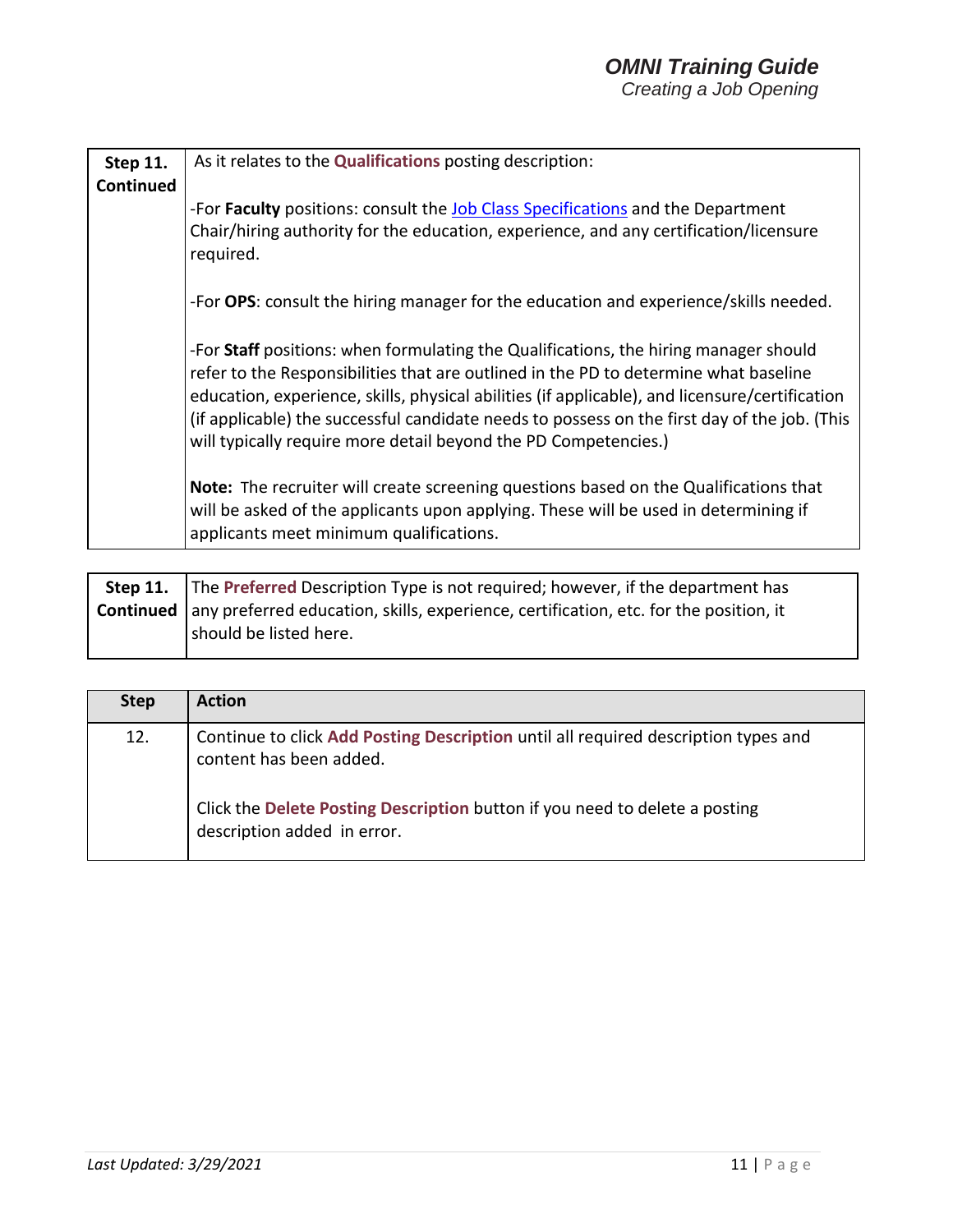| <b>Step</b> | <b>Action</b>                                                                                                                                                                                                                                                                                                                                                                                                              |
|-------------|----------------------------------------------------------------------------------------------------------------------------------------------------------------------------------------------------------------------------------------------------------------------------------------------------------------------------------------------------------------------------------------------------------------------------|
| 13.         | Set up the Job Posting Destinations:                                                                                                                                                                                                                                                                                                                                                                                       |
|             | The Posting Destinations must be set to "FSU Web Site" and there should be<br>two Posting Type rows-"Internal Posting" and "External Posting".                                                                                                                                                                                                                                                                             |
|             | All job openings must be posted for a minimum of seven days, and the system<br>will automatically default to this posting period. You may increase the number of<br>days, if desired, by adjusting the Posting Duration Days.                                                                                                                                                                                              |
|             | You may select certain dates for the posting to open and close by clicking the<br>Trash Can icons across from each row > Add Posting Destination so both rows<br>display > set the Destination for both rows to "FSU Web Site" > set the Posting<br>Type rows to "Internal Posting" for one and "External Posting" for the other ><br>select the Post Date and Remove Date from the calendar icons for both rows.          |
|             | For open until filled positions, follow the steps above entering a remove date of<br>"01/02/9999". Add Description Type for Open until Filled, and include a<br>statement outlining the anticipated application review date or if applications<br>will be reviewed by the committee as received. Once a top candidate has been<br>identified, be sure to ask your recruiter to remove the job opening from the<br>website. |
|             | <b>Note:</b> The posting remove date is a "to date" not a "through date" (e.g., if the<br>remove date is 05/12/2021, the job opening will close 05/11/2021 at midnight.).<br>Openings should never be set to close on a weekend or holiday.                                                                                                                                                                                |

| <b>Job Posting Destinations</b> 2 |                                         |                                      |                  |                    |                                   |   |  |
|-----------------------------------|-----------------------------------------|--------------------------------------|------------------|--------------------|-----------------------------------|---|--|
| *Destination                      | *Posting Type                           | <b>Relative Open Date</b>            | <b>Post Date</b> | <b>Remove Date</b> | <b>Posting Duration</b><br>(Days) |   |  |
| <b>FSU Web Site</b><br>v          | <b>Internal Posting</b><br>v            | 0 - On Approval Date<br>$\checkmark$ |                  |                    |                                   | 血 |  |
| <b>FSU Web Site</b><br>v          | <b>External Posting</b><br>$\checkmark$ | 0 - On Approval Date<br>$\checkmark$ |                  |                    |                                   | Ô |  |
| <b>Add Posting Destination</b>    |                                         |                                      |                  |                    |                                   |   |  |
| OK<br>Cancel<br>Preview           |                                         |                                      |                  |                    |                                   |   |  |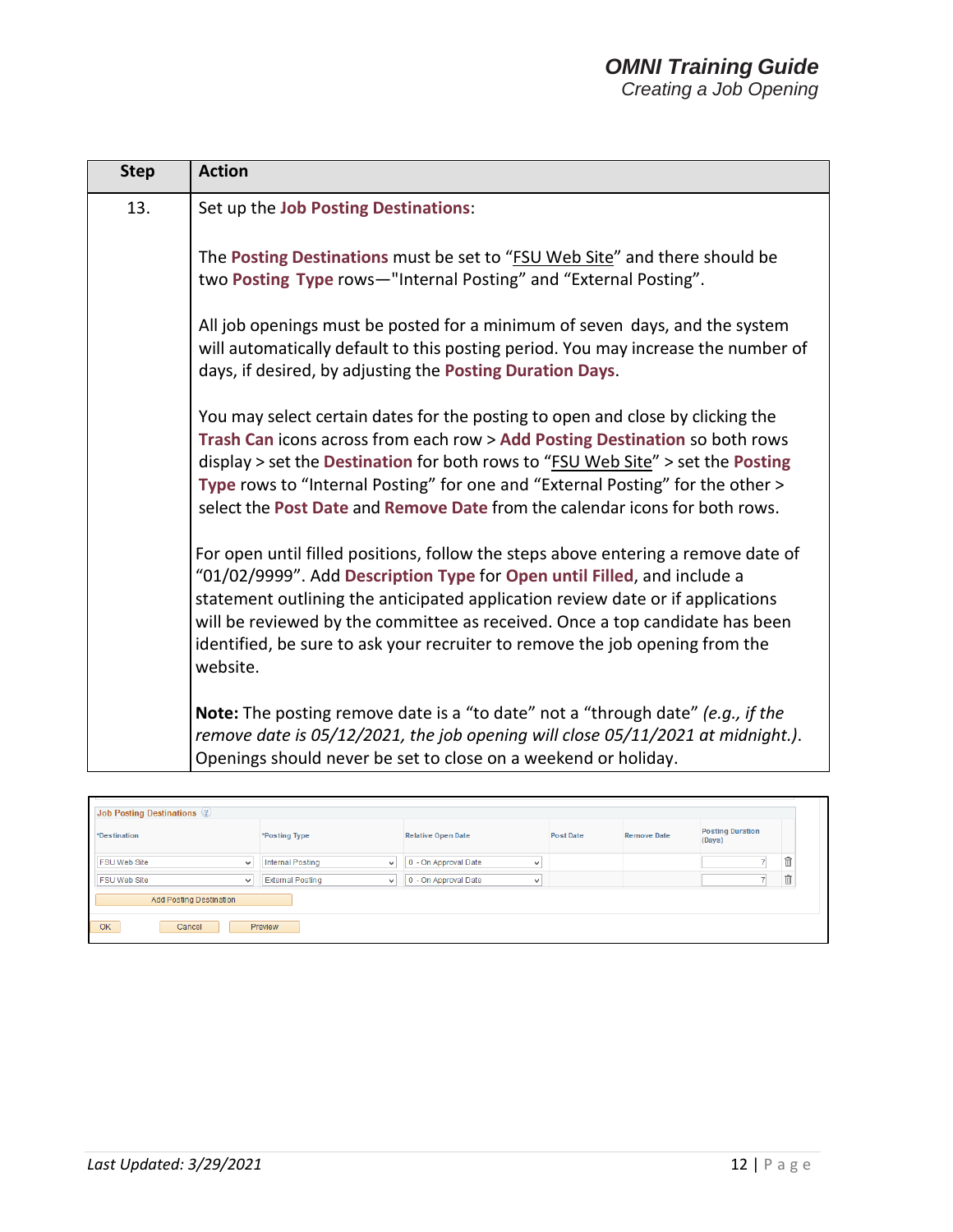*Creating a Job Opening*

## *Example using the Calendar Icons to set specific dates for the job opening to post and close:*

| <b>Job Posting Destinations (?)</b> |                                         |                                         |                  |                    |                                   |   |  |
|-------------------------------------|-----------------------------------------|-----------------------------------------|------------------|--------------------|-----------------------------------|---|--|
| *Destination                        | *Posting Type                           | <b>Relative Open Date</b>               | <b>Post Date</b> | <b>Remove Date</b> | <b>Posting Duration</b><br>(Days) |   |  |
| <b>FSU Web Site</b><br>$\checkmark$ | <b>Internal Posting</b><br>$\checkmark$ | 0 - On Approval Date<br>$\checkmark$    |                  |                    | $\overline{7}$                    |   |  |
| <b>FSU Web Site</b><br>$\checkmark$ | <b>External Posting</b><br>$\vee$       | 0 - On Approval Date<br>$\checkmark$    |                  |                    | Ó                                 |   |  |
| <b>Add Posting Destination</b>      |                                         |                                         |                  |                    |                                   |   |  |
| OK<br>Preview<br>Cancel             |                                         |                                         |                  |                    |                                   |   |  |
|                                     |                                         |                                         |                  |                    |                                   |   |  |
| <b>Job Posting Destinations (2)</b> |                                         |                                         |                  |                    |                                   |   |  |
| *Destination                        | *Posting Type                           | <b>Relative Open Date</b>               | <b>Post Date</b> | <b>Remove Date</b> | <b>Posting Duration</b><br>(Days) |   |  |
| <b>FSU Web Site</b><br>$\vee$       | <b>External Posting</b>                 | $\checkmark$                            | $\checkmark$     | BI                 | 間                                 | 自 |  |
| <b>FSU Web Site</b><br>$\vee$       | <b>Internal Posting</b>                 | $\checkmark$                            | ٧                | Ħ                  | FÜ                                | ñ |  |
| <b>Add Posting Destination</b>      |                                         | Select Calendar Icons<br>to select date |                  |                    |                                   |   |  |

| <b>Step</b>                                                      | <b>Action</b>                                                                                                                                                                                                                                             |                                         |                                      |                  |                    |                                   |    |
|------------------------------------------------------------------|-----------------------------------------------------------------------------------------------------------------------------------------------------------------------------------------------------------------------------------------------------------|-----------------------------------------|--------------------------------------|------------------|--------------------|-----------------------------------|----|
| 14.                                                              | <b>Preview the posting.</b>                                                                                                                                                                                                                               |                                         |                                      |                  |                    |                                   |    |
|                                                                  | Click the Preview button. You may copy and paste the entire posting into a<br>Word document or Outlook email to spell check it all at once, or use the spell<br>check icons across from each posting description.<br>Select Return to Previous Page > OK. |                                         |                                      |                  |                    |                                   |    |
| <b>Job Posting Destinations (?)</b>                              |                                                                                                                                                                                                                                                           |                                         |                                      |                  |                    |                                   |    |
| *Destination                                                     |                                                                                                                                                                                                                                                           | *Posting Type                           | <b>Relative Open Date</b>            | <b>Post Date</b> | <b>Remove Date</b> | <b>Posting Duration</b><br>(Days) |    |
| <b>FSU Web Site</b>                                              | $\checkmark$                                                                                                                                                                                                                                              | <b>Internal Posting</b><br>$\checkmark$ | 0 - On Approval Date<br>v            |                  |                    |                                   | fi |
| <b>FSU Web Site</b>                                              |                                                                                                                                                                                                                                                           | <b>External Posting</b><br>$\checkmark$ | 0 - On Approval Date<br>$\checkmark$ |                  |                    |                                   |    |
| <b>Add Posting Destination</b><br><b>OK</b><br>Preview<br>Cancel |                                                                                                                                                                                                                                                           |                                         |                                      |                  |                    |                                   |    |

| <b>Step</b> | <b>Action</b>                                                                                           |
|-------------|---------------------------------------------------------------------------------------------------------|
| 15.         | Skip the Screening tab. Your recruiter will enter that information and set up the<br>screening process. |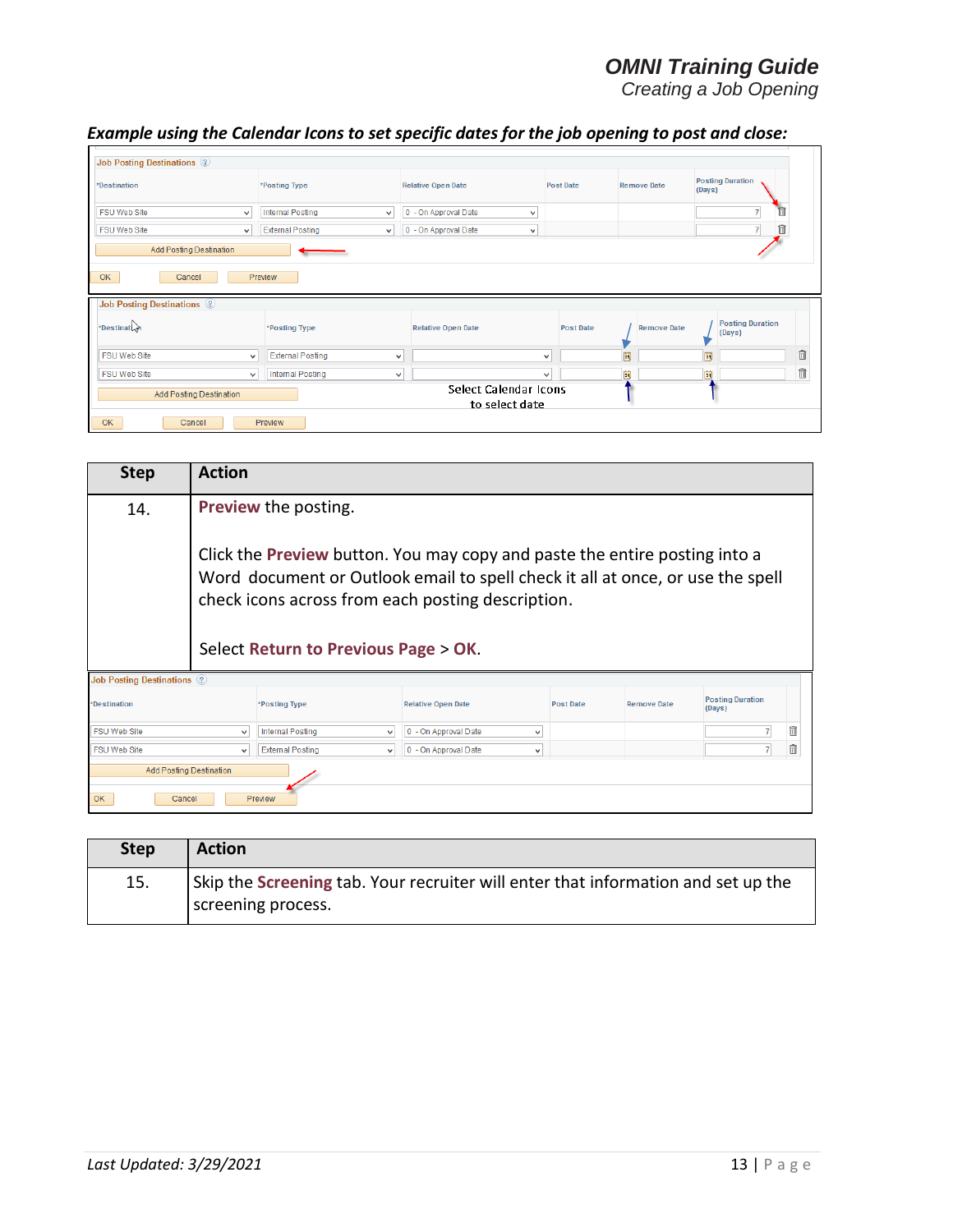| <b>Step</b> | <b>Action</b>                                                                      |
|-------------|------------------------------------------------------------------------------------|
| 16.         | On the Hiring Team tab, the department will be prompted to indicate the following: |
|             | Recruiter<br>$\bullet$                                                             |
|             | <b>Interview Panel</b><br>$\bullet$                                                |
|             | <b>Hiring Process Representatives</b><br>$\bullet$                                 |
|             | Records Custodian<br>$\bullet$                                                     |
|             | <b>Hiring Authority</b><br>$\bullet$                                               |
|             | This documents who was involved in the process and provides the employees          |
|             | access to the applicant pool.                                                      |

| 17.                       |                                    | Click Add Recruiter Team > check Team ID $1 -$ Recruiters > click OK > check the                               |
|---------------------------|------------------------------------|----------------------------------------------------------------------------------------------------------------|
|                           |                                    | Primary box across from your assigned recruiter.                                                               |
| Job Information           | <b>Min Qualifications</b>          | <b>Hiring Team</b><br><b>Accomplishments</b><br><b>Background Check Questionnaire</b><br>Postings<br>Screening |
| Assignments ?             |                                    |                                                                                                                |
| Recruiters ?              |                                    |                                                                                                                |
|                           |                                    | No Recruiters have been added to this Job Opening                                                              |
|                           |                                    | <b>Add Recruiter Team</b>                                                                                      |
| Interview Panel ?         |                                    |                                                                                                                |
|                           |                                    | No Interview Panel members have been added to this Job Opening                                                 |
|                           | <b>Add Interview Panel</b>         |                                                                                                                |
|                           | Hiring Process Representatives ?   |                                                                                                                |
|                           |                                    | No Hiring Process Representatives have been added to this Job Opening                                          |
|                           | Add Hiring Process Representatives |                                                                                                                |
| <b>Hiring Authority</b> ? |                                    |                                                                                                                |
|                           |                                    | No Hiring Authorities have been added to this Job Opening                                                      |
|                           | <b>Add Hiring Authority</b>        |                                                                                                                |
| Records Custodian ?       |                                    |                                                                                                                |
|                           |                                    | No Records Custodian has been added to this Job Opening                                                        |
|                           | Add Records Custodian Member       |                                                                                                                |
|                           |                                    |                                                                                                                |
| <b>Add Team</b>           |                                    |                                                                                                                |
| <b>Team</b>               |                                    |                                                                                                                |
| <b>Select</b>             | <b>Team ID</b>                     | <b>Description</b>                                                                                             |
| $\Box$                    | 1.                                 | Recruiters                                                                                                     |
| $\Box$                    | 1001                               | FWS Recruiters (OFA Staff)                                                                                     |
| OK                        | Cancel                             |                                                                                                                |
|                           |                                    |                                                                                                                |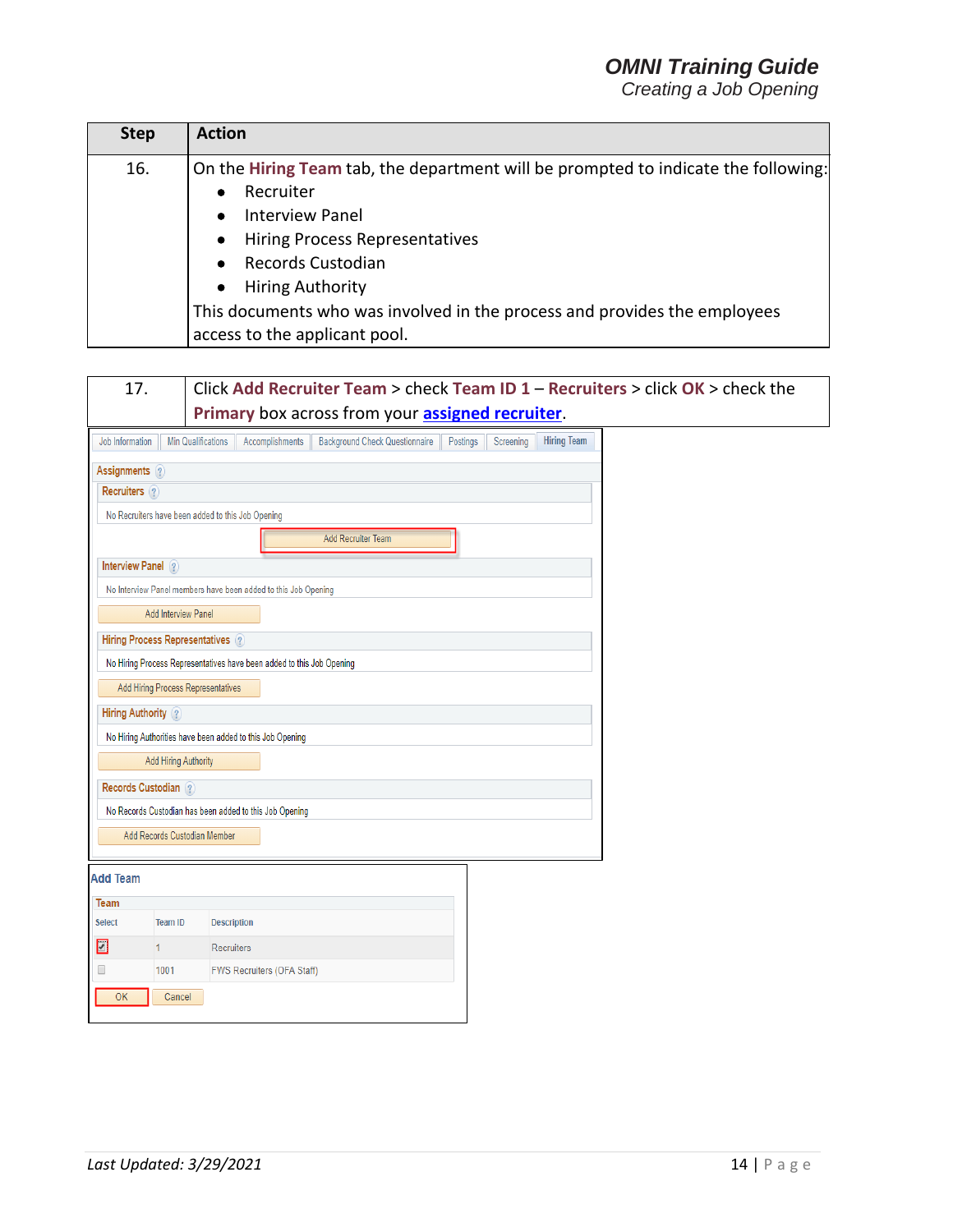### *OMNI Training Guide Creating a Job Opening*

| <b>Action</b>                                                                                                                                                                                                                                                                                                                                                                                                                                                                                                                        |
|--------------------------------------------------------------------------------------------------------------------------------------------------------------------------------------------------------------------------------------------------------------------------------------------------------------------------------------------------------------------------------------------------------------------------------------------------------------------------------------------------------------------------------------|
| Click each button to add the Interview Panel, Hiring Process<br>Representatives, Hiring Authority, and the Records Custodian accordingly:                                                                                                                                                                                                                                                                                                                                                                                            |
| a. Interview Panel: Faculty and/or staff members responsible for interviewing<br>candidates. The panel should be the same group of individuals for a single<br>job opening. If one of the panel members is replaced during the hiring<br>process, the replacement member must be added, but do not remove the<br>original interview panel member. If the hiring process includes a multi-step<br>interview process, interviewers at all steps must be included.                                                                      |
| <b>b.</b> Hiring Process Representatives: Any other faculty or staff member(s) that<br>needs access to the hiring process. Generally, a department representative,<br>administrative assistant, or executive assistant helping with the<br>dissemination of hiring process information, including candidate<br>information, to the Hiring Authority or the Interview Panel.                                                                                                                                                          |
| c. Hiring Authority: The faculty or staff member responsible for the final<br>approval of the job offer/hire. Usually a Dean, Director, Department Head,<br>VP, etc. There is only one Hiring Authority.                                                                                                                                                                                                                                                                                                                             |
| d. Records Custodian: The faculty or staff member responsible for maintaining<br>the entire paper and electronic documentation file related to the hiring<br>process. This includes, but is not limited to: copies of advertisements; vitae,<br>resumes, or printed applications (particularly if they contain notes);<br>interview notes; work samples; scoring results; salary negotiation<br>correspondence; etc. These records must be maintained for four years after<br>the date of hire. There is only one Records Custodian. |
|                                                                                                                                                                                                                                                                                                                                                                                                                                                                                                                                      |

| Interview Panel (?)                                                              |  |  |  |
|----------------------------------------------------------------------------------|--|--|--|
| No Interview Panel members have been added to this Job Opening                   |  |  |  |
| <b>Add Interview Panel</b>                                                       |  |  |  |
| Hiring Process Representatives (?)                                               |  |  |  |
| No Hiring Process Representatives have been added to this Job Opening            |  |  |  |
| <b>Add Hiring Process Representatives</b>                                        |  |  |  |
| <b>Hiring Authority</b> (?)                                                      |  |  |  |
| No Hiring Authorities have been added to this Job Opening                        |  |  |  |
| <b>Add Hiring Authority</b>                                                      |  |  |  |
| Records Custodian (?)                                                            |  |  |  |
| No Records Custodian has been added to this Job Opening                          |  |  |  |
| Add Records Custodian Member                                                     |  |  |  |
|                                                                                  |  |  |  |
|                                                                                  |  |  |  |
| Save and Submit<br>$\equiv$ Notification  <br>Save as Draft<br><b>Start Over</b> |  |  |  |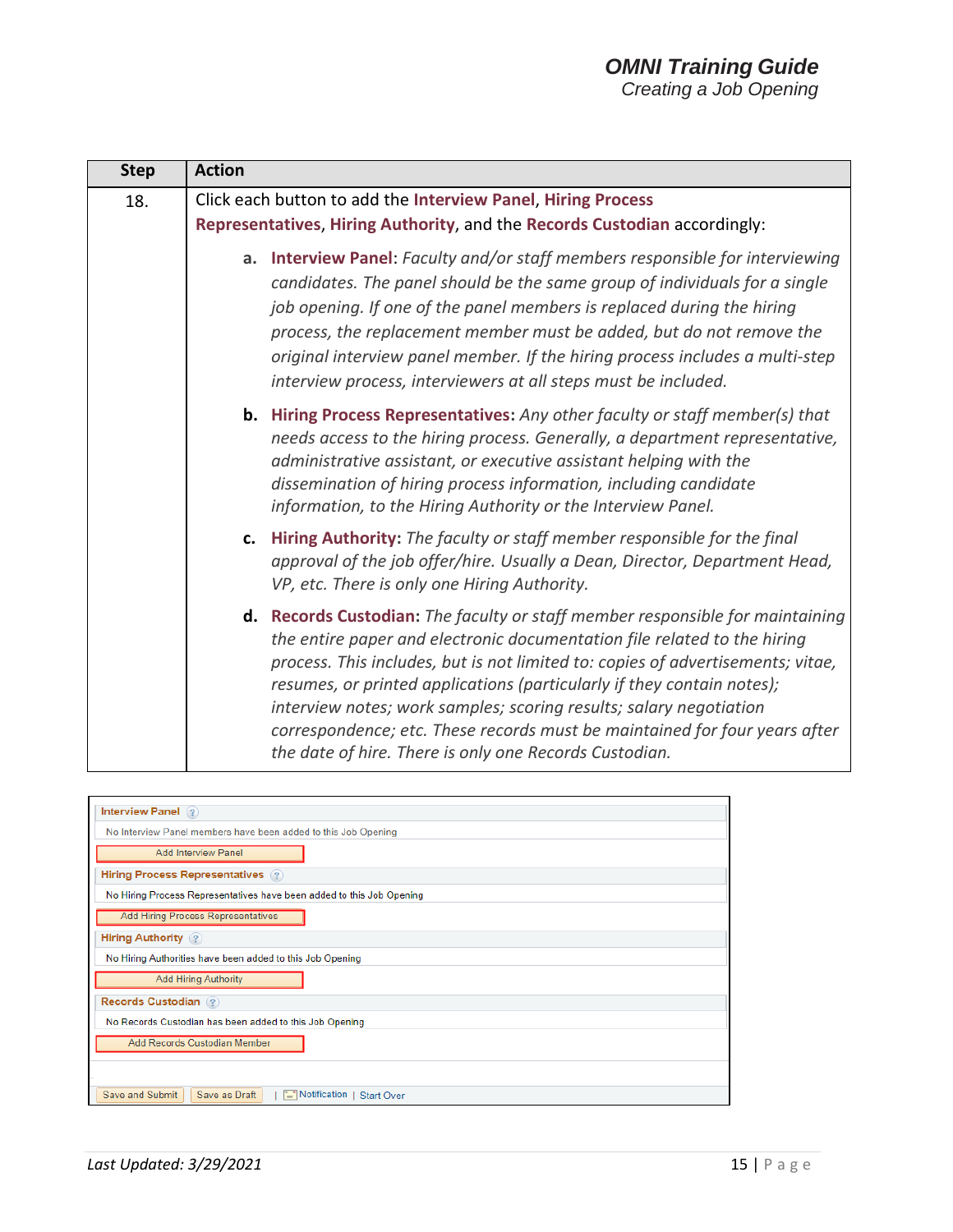|        | <b>Step</b> | Action                                                                                                                                                                                                                                                                                                                                                                                      |
|--------|-------------|---------------------------------------------------------------------------------------------------------------------------------------------------------------------------------------------------------------------------------------------------------------------------------------------------------------------------------------------------------------------------------------------|
| Notes: |             | You must list the names of the Records Custodian and Hiring Authority in<br>order to save or submit the job opening. If the names for the Interview Panel<br>or Hiring Process Representatives are not available at the time of creating<br>the job opening, leave them blank; however, you must contact your assigned<br>recruiter to have the names added to the opening once identified. |
|        |             | Ensure you add the correct employees by verifying the employee IDs via Job<br>Data.                                                                                                                                                                                                                                                                                                         |
|        |             | Never select an employee whose name shows up in all CAPS. Contact your<br>recruiter for assistance.                                                                                                                                                                                                                                                                                         |

| <b>Step</b> | <b>Action</b>                                                                                                                                                        |
|-------------|----------------------------------------------------------------------------------------------------------------------------------------------------------------------|
| 19.         | Once all required elements of the job opening have been entered, click<br>the Save & Submit button to submit the job opening, or Save as Draft to<br>save for later. |
|             | Note: The job opening information is not saved until you click the Save as<br>Draft or the Save & Submit button.                                                     |

| Interview Panel (?)                                                               |                |  |  |  |  |
|-----------------------------------------------------------------------------------|----------------|--|--|--|--|
| *Name                                                                             | Interviewer ID |  |  |  |  |
| Q                                                                                 |                |  |  |  |  |
| Add Interview Panel                                                               |                |  |  |  |  |
| <b>Hiring Process Representatives</b> 2                                           |                |  |  |  |  |
| *Name                                                                             | Empl ID        |  |  |  |  |
| Q                                                                                 |                |  |  |  |  |
| Add Hiring Process Representatives                                                |                |  |  |  |  |
| Hiring Authority ?                                                                |                |  |  |  |  |
| No Hiring Authorities have been added to this Job Opening                         |                |  |  |  |  |
| Add Hiring Authority                                                              |                |  |  |  |  |
| Records Custodian ?                                                               |                |  |  |  |  |
| No Records Custodian has been added to this Job Opening                           |                |  |  |  |  |
| Add Records Custodian Member                                                      |                |  |  |  |  |
|                                                                                   |                |  |  |  |  |
| Recruiting Home   [ Notification   Start Over<br>Save and Submit<br>Save as Draft |                |  |  |  |  |
|                                                                                   |                |  |  |  |  |